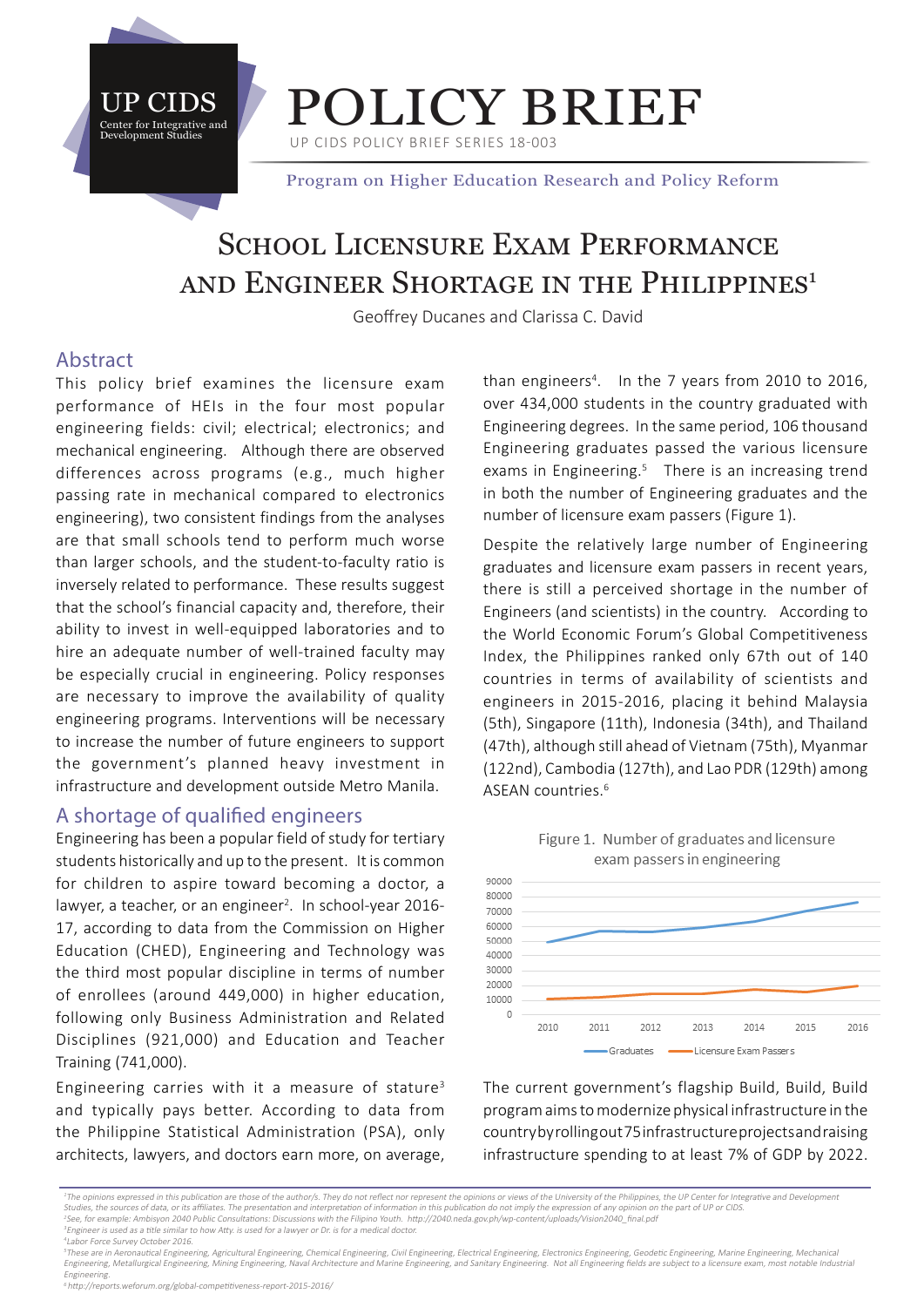It is expected to further increase local demand for qualified engineers. Abroad, land and sea-based Filipino Engineers are among the highest paid overseas workers<sup>7</sup>, with strong demand from the Middle East, Asia Pacific, and the US.

The K-12 program of the Department of Education, which cluster students into different tracks or strands (such as STEM) starting in grade  $11 -$  is in part intended to increase the future supply of engineers and scientists. It would provide better preparatory training in mathematics and science for high school students intending to study science or engineering in college. It is still too early to tell whether the K-12 program will be successful in this regard.

The current quality of engineering programs is highly uneven, with many consistently poor performing schools, especially small higher education institutions (HEIs). Raising the quality of Engineering programs should be pursued in tandem with improving the quality of incoming Engineering college students.

### Most popular engineering fields

The four most popular Engineering fields by the number of licensure examees are (in descending order) Civil Engineering, Electronic Engineering, Electrical Engineering, and Mechanical Engineering (Figure 2). The growth in number of exam takers has been the fastest in Civil Engineering – more than doubling from 2010 to 2016. A steady growth in the number of exam takers in Electrical and Mechanical Engineering has occurred as well, but in the case of Electronic Engineering the number of exam takers in 2016 differs little from that in 2010 and is noticeably down from its peak in 2013.



In 2016, there were 248 schools offering programs in Civil Engineering, 193 in Electrical Engineering, 215 in Electronics Engineering, and 158 in Mechanical Engineering. In all cases, majority of the schools are private schools. An even larger majority of licensure exam takers are from private schools.

The changes over time in overall passing rate in the four Engineering disciplines have been erratic and show no clear trend (Figure 3). Overall passing rate is usually the highest in Mechanical Engineering, followed by Electrical Engineering, with Civil Engineering and Electronic Engineering trading places as having the lowest passing rate. In 2016, 65 out every 100 exam takers in Mechanical Engineering passed, as opposed to only 39 out of every 100 in Electronic Engineering.



# Which programs do better?

Engineering programs in small schools tend to have much lower passing rates. Regardless of Engineering discipline, a very clear pattern that emerges is that performance in the licensure exams is directly related to the size of the school (Figure 4). In Civil Engineering, the gap in the passing rate between large and small schools in 2016 is 27.4 percentage points, 27.3 percentage points in Electrical Engineering, 29.3 percentage points in Electronics Engineering, and 32.2 percentage points in Mechanical Engineering. School size is likely strongly correlated with the school's ability to invest in costly software, equipment, and physical infrastructure, which are especially necessary in the study of Engineering, and which may explain the observed patterns.

Public schools tend to do better than private schools. In all Engineering disciplines under study, public schools tend to do better than private schools. In Civil and Electrical Engineering, Local Universities and Colleges (LUCs) performed best, followed by State Universities and Colleges (SUCs), and then private schools, although in both cases there were just a few LUCs who offered the courses. In particular the Pamantasan ng Lungsod ng Maynila, an LUC is the top high-performing school. In Electronics and Mechanical Engineering, SUCs consistently performed better than private schools, whereas the performance of the LUCs has been more erratic (in large part because of the very small number of exam takers). UP Diliman and Mindanao State University-Marawi City are both SUCs and the only high-performing programs in Electronics Engineering. In Mechanical Engineering, some of the top performers include Polytechnic University in Taguig, Technological University of the Philippines, and University of the East in Manila. Outside of Manila some of the top performing programs include Holy Angel University in Region 3, St. Louis University in CAR, and University of Batangas, a private university.

<sup>7</sup>https://www.workabroad.ph/article/156/WorkAbroad-ph--Sea-based-engineers--healthcare-professionals-are-highly-paid-overseas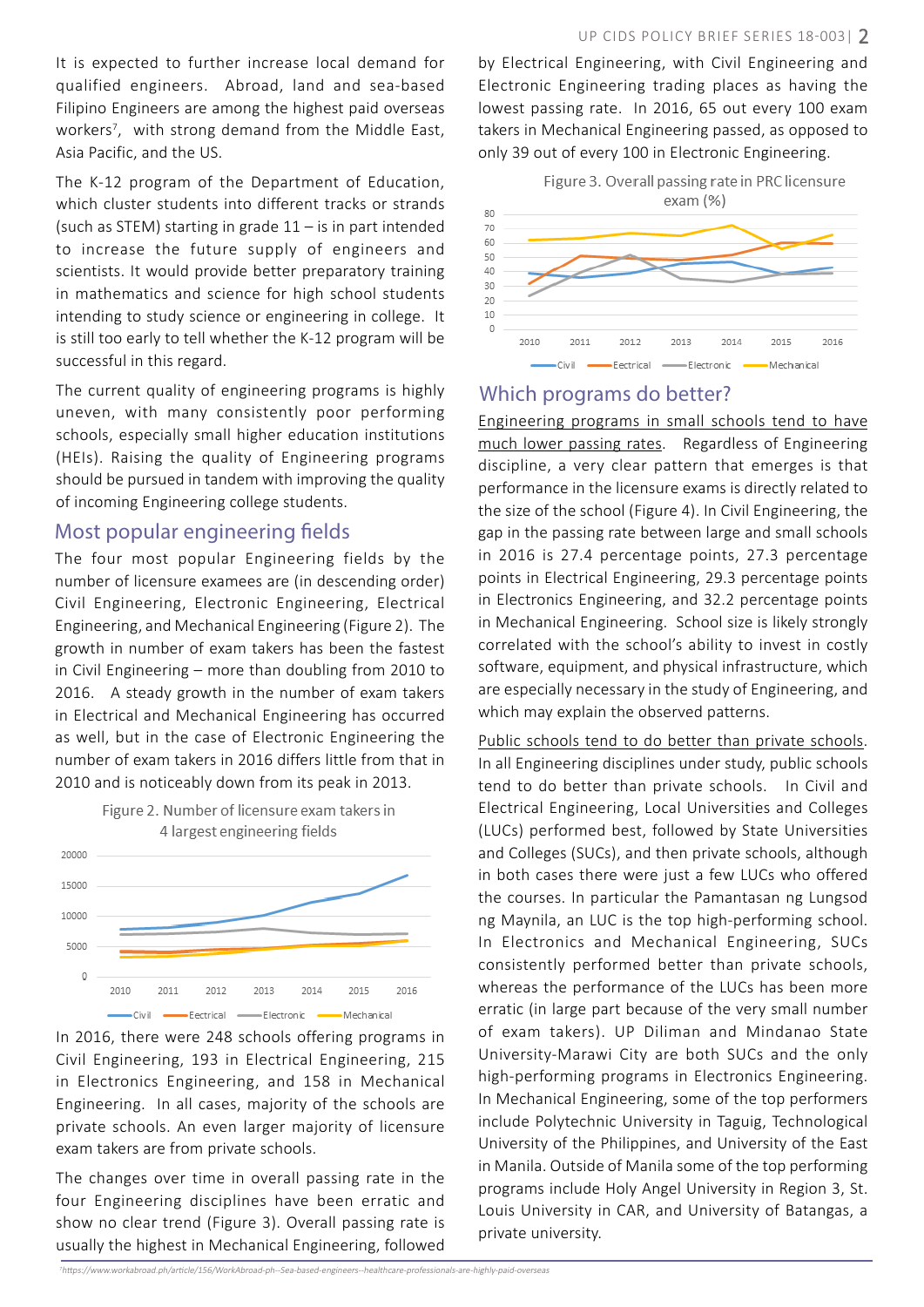





### No consistent pattern in performance by island group. In Civil Engineering, NCR had the highest passing rate while Mindanao had the lowest.<sup>8</sup> In Electrical Engineering, Mindanao typically had the highest passing rate (excluding 2016 when it experienced a sharp drop-off) while Visayas had the lowest. In Electronics Engineering, NCR has done best since 2014, and other Luzon has performed worst over the entire period. In Mechanical Engineering, there is no clear pattern, although in both 2015 and 2016, NCR did noticeably better than the other groups.

# Predictors of engineering program performance

Individually for each of the 4 Engineering disciplines in 2016, we used multiple regression analysis to estimate the relationship of passing rate with student-to-faculty ratio, island group, type of school, size of school, and age of school (Table 1). This allows for a more precise assessment of the relationship between each factor and passing rates, controlling for all variables in the model.

In Civil Engineering, a one-unit increase in the studentto-faculty ratio is associated with a 0.2 percentage point decline in passing rate, after controlling for the other variables. Schools in NCR, on average, have a passing rate higher by 10 percentage points. Small schools had passing rate lower by 29.5 percentage points and medium schools had passing rate lower by 8.1 percentage points compared to large schools.

In Electrical Engineering, a one-unit increase in the student-to-faculty ratio is associated with a 0.6 percentage point decline in passing rate. Schools in Mindanao, on average, have a passing rate higher by 11.3 percentage points. Private schools had a passing rate lower by 8.4 percentage points compared to SUCs. Small schools had passing rates lower by 41.2 percentage points and medium schools had passing rates lower by 13.6 percentage points compared to large schools.

In Mechanical Engineering, a one-unit increase in the student-to-faculty ratio is associated with a 0.4 percentage point decline in passing rate, after controlling for the other variables. Small schools had passing rates lower by 46.7 percentage points and medium schools had passing rates lower by 14 percentage points compared to large schools. Schools established in the 1990s, on average, have passing rates higher by 19.3

<sup>&</sup>lt;sup>8</sup> In 2016, however, ARMM had the highest passing among all regions in Civil Engineering. This is entirely due to MSU- Marawi, which is one of only two schools in ARMM (and the only public school) represented in the 2016 Civil Engineering licensure exam, and which did very well in the exam.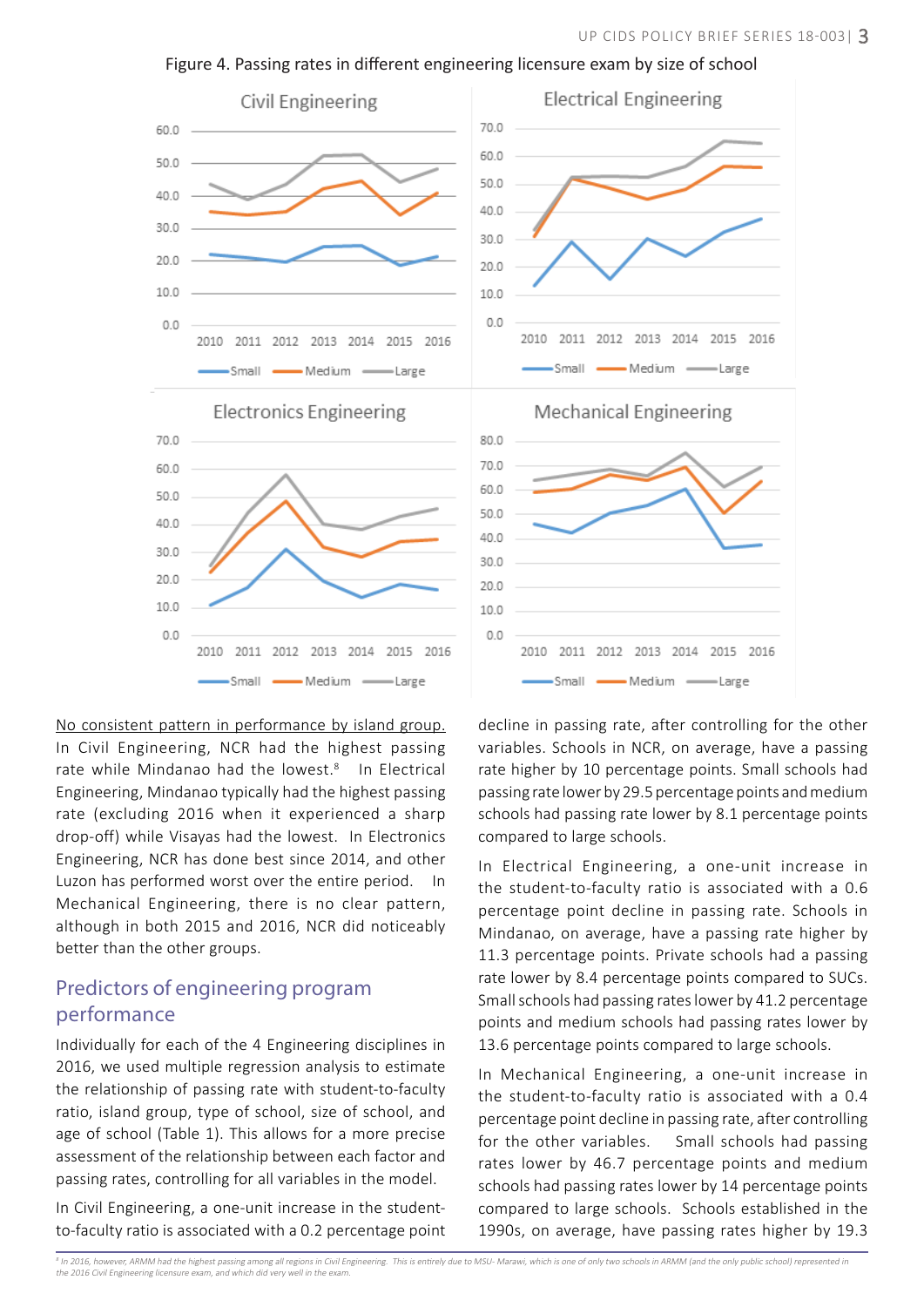percentage-points, and schools established in the 2000s have passing rates lower by 47.8 percentage-points compared to schools established before 1970.

Across all models, the total percentage variation in passing rates explained by the factors is between 28% and 31%. The moderate level of explanatory power of these models suggest that other factors, as yet unavailable in existing data, should be considered in assessing predictors of program performance in engineering.

### Low-performing programs

We attempted to identify and count schools that consistently do poorly and those that consistently do well in the Engineering licensure exams. We define a low-performing school as one where in at least 4 of the 5 years from 2012 to 2016, its passing rate was at most 25%. Using this definition, 40 of 213 schools that had exam results in Civil Engineering in the past 5 years were identified as low-performing, 15 of 173 schools in Electrical Engineering, 53 of 194 schools in Electronics Engineering, and 6 of 132 schools in Mechanical Engineering. Mindanao had a disproportionately large share of the low-performing schools in Civil Engineering, NCR and other Luzon in Electrical Engineering, other Luzon in Electronic Engineering, and NCR again in Mechanical Engineering (Table 2). In all Engineering fields, the low-performing schools were predominantly small private schools (Tables 3 and 4).

### Recommendations

As CHED itself recognizes, "(t)he advancement of the different engineering professions is highly dependent on the strength and quality of the engineering degree programs."9 In this regard, there is still much to be done to advance the engineering professions. As shown above, the performance of schools in the different licensure exams is highly uneven, with a

Table 1. Multiple regression analysis of engineering passing rates in top Engineering courses, 2012-2016 (All school types)

| Dependent variable:<br>Engineering passing rate | Civil      |       | Electrical |               | Electronics |       | Mechanical |         |
|-------------------------------------------------|------------|-------|------------|---------------|-------------|-------|------------|---------|
| Student to faculty ratio                        | $-0.2$     | 事例    | $-0.6$     | 888           | $-0.2$ $*$  |       | $-0.4$     |         |
| Island group (Base=Visayas)                     |            |       |            |               |             |       |            |         |
| <b>NCR</b>                                      | 10.0       | 事例    | 7.8        |               | $10.7 *$    |       | 0.9        |         |
| Oth. Luzon                                      | $-0.2$     |       | 8.5        |               | $-0.2$      |       | $-6.5$     |         |
| Mindanao                                        | $-1.8$     |       | 11.3       | $\rightarrow$ | 4.5         |       | $-0.7$     |         |
| Type of school (Base=SUC)                       |            |       |            |               |             |       |            |         |
| LUC                                             | 6.1        |       | 14.6       |               | $-7.3$      |       | 21.1       |         |
| Private                                         | $-4.4$     |       | $-8.4$     | 教育            | $-2.8$      |       | $-5.8$     |         |
| Size of school (Base=Large)                     |            |       |            |               |             |       |            |         |
| Medium                                          | $-8.1$     | $***$ | $-13.6$    | 222           | $-9.0$      | $***$ | $-14.0$    | 322     |
| Small                                           | $-29.5$    | $***$ | $-41.2$    | $***$         | $-28.8$     | $*$   | $-46.7$    | $* * *$ |
| Year school was established (Base=Before 1970)  |            |       |            |               |             |       |            |         |
| 1970s                                           | $-6.1$     |       | 5.9        |               | $-9.2$      |       | 2.4        |         |
| 1980s                                           | $-7.3$     |       | $-1.0$     |               | 10.7        |       | $-4.9$     |         |
| 1990s                                           | 3.3        |       | 1.5        |               | $-4.5$      |       | 19.3       | **      |
| 2000s                                           | 3.7        |       | 3.6        |               | 9.9         |       | 47.8       | $+ +$   |
| Constant                                        | 56.0       |       | 82.6       |               | 47.0        |       | 89.1       |         |
| No. of obs.                                     | 184        |       | 126        |               | 137         |       | 109        |         |
| F-stat                                          | 6.21       |       | 4.16       |               | 3.93        |       | 3.24       |         |
| $R^2$                                           | $0.304***$ |       | $0.307***$ |               | $0.276***$  |       | $0.288***$ |         |

Notes: Only schools with at least 10 takers were included; \*\*\*-significant at 1% level, \*\*-significant at 5% level, \*-significant at 10% level

#### Table 2. Number of low-performing schools by location of school by Engineering field

|              | Civil       |     | Electrical  |     | Electronic  |     | Mechanical  |     |
|--------------|-------------|-----|-------------|-----|-------------|-----|-------------|-----|
| Island group | Engineering | %   | Engineering | %   | Engineering | %   | Engineering | %   |
|              |             |     |             |     |             |     |             |     |
| <b>NCR</b>   | 3           | 8   | 4           | 27  |             | 13  | 3           | 50  |
| Other Luzon  | 18          | 45  |             | 47  | 32          | 60  | 1           | 17  |
| Visayas      | 6           | 15  | 1           | 7   | 4           | 8   | 1           | 17  |
| Mindanao     | 13          | 32  | 3           | 20  | 10          | 19  | 1           | 17  |
|              |             |     |             |     |             |     |             |     |
| Total        | 40          | 100 | 15          | 100 | 53          | 100 | 6           | 100 |

\*Includes only schools with examinees in at least 4 of the 5 years from 2012 to 2016

Classification: low-performing schools are those with at most 25% passing rate in at least 4 of the 5 years from 2012 to 2016; highlight means subgroup had a disproportionate share in number of low-performing schools relative to its share in total schools offering the program

#### Table 3. Number of low-performing schools by type of school by Engineering field

|            |                      |     | ້                         | $\cdots$ | ້                         |     | ້                         |     |
|------------|----------------------|-----|---------------------------|----------|---------------------------|-----|---------------------------|-----|
| Type       | Civil<br>Engineering | %   | Electrical<br>Engineering | %        | Electronic<br>Engineering | %   | Mechanical<br>Engineering | %   |
| <b>SUC</b> | 6                    | 15  | 2                         | 13       | 4                         | 8   | 0                         | 0   |
| <b>LUC</b> | 0                    | 0   | 0                         | 0        | 0                         | 0.0 | 0                         | 0   |
| Private    | 34                   | 85  | 13                        | 87       | 49                        | 92  | 6                         | 100 |
| Total      | 40                   | 100 | 15                        | 100      | 53                        | 100 | 6                         | 100 |

\*Includes only schools with examinees in at least 4 of the 5 years from 2012 to 2016

Classification: low-performing schools are those with at most 25% passing rate in at least 4 of the 5 years from 2012 to 2016; highlight means subgroup had a disproportionate share in number of low-performing schools relative to its share in total schools offering the program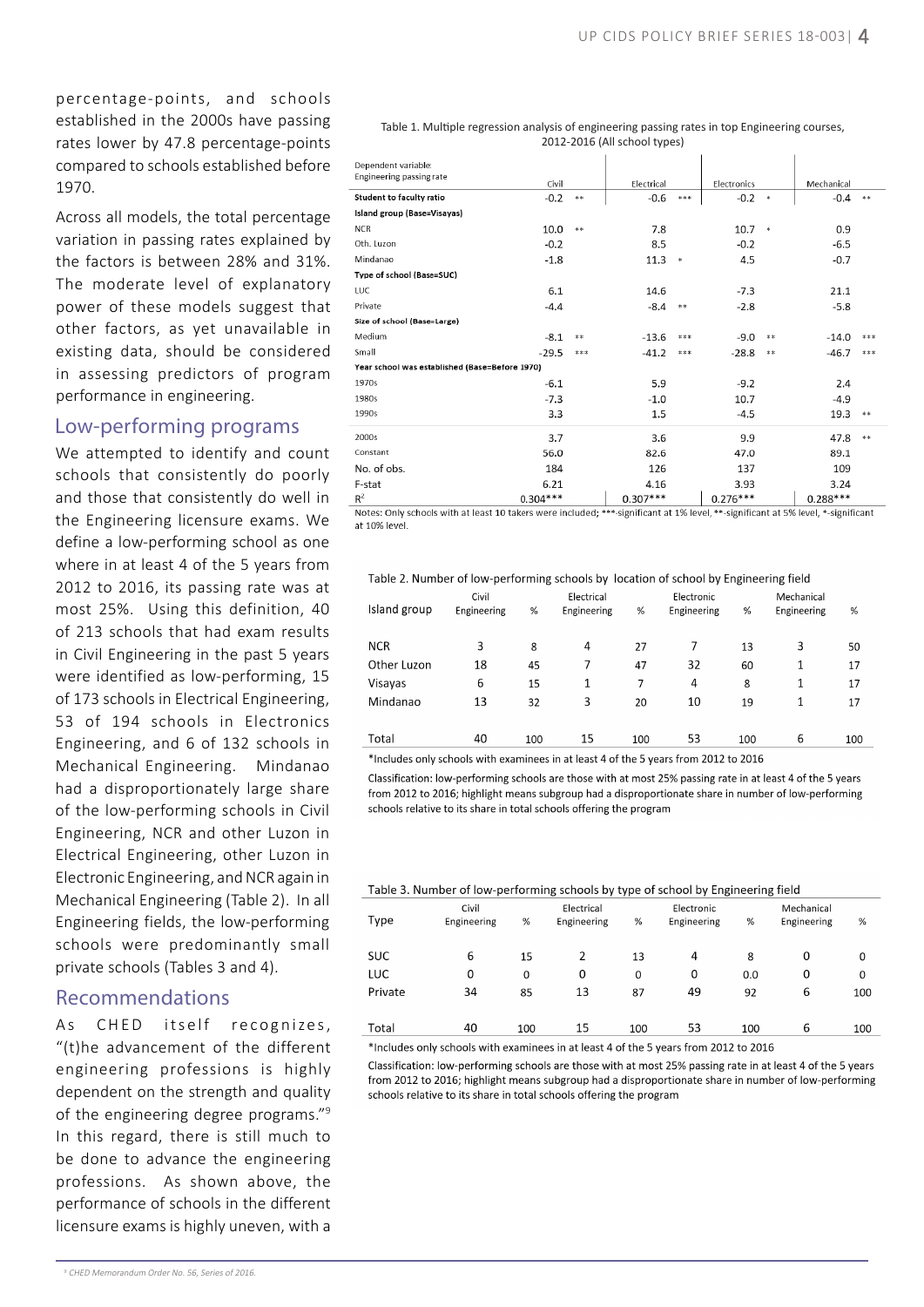| Table 4. Number of low-performing schools by size of school by Engineering field |                      |     |                           |     |                           |     |                           |     |  |
|----------------------------------------------------------------------------------|----------------------|-----|---------------------------|-----|---------------------------|-----|---------------------------|-----|--|
| Size                                                                             | Civil<br>Engineering | %   | Electrical<br>Engineering | %   | Electronic<br>Engineering | %   | Mechanical<br>Engineering | %   |  |
| Large                                                                            | 3                    | 8   |                           | 13  |                           | 4   | 0                         | 0.0 |  |
| Medium                                                                           | 19                   | 48  | 0                         | 0   | 25                        | 47  | 4                         | 67  |  |
| Small                                                                            | 18                   | 45  | 13                        | 87  | 26                        | 49  |                           | 33  |  |
|                                                                                  |                      |     |                           |     |                           |     |                           |     |  |
| Total                                                                            | 40                   | 100 | 15                        | 100 | 53                        | 100 | 6                         | 100 |  |

|  | Table 4. Number of low-performing schools by size of school by Engineering field |  |  |  |
|--|----------------------------------------------------------------------------------|--|--|--|

\*Includes only schools with examinees in at least 4 of the 5 years from 2012 to 2016

Classification: low-performing schools are those with at most 25% passing rate in at least 4 of the 5 years from 2012 to 2016; highlight means subgroup had a disproportionate share in number of low-performing schools relative to its share in total schools offering the program

substantial number of low-performing schools that consistently fail in getting their graduates to pass the various licensure exams.

Two consistent findings that emerge in each of the four Engineering fields from the analyses above is that (1) small schools tend to perform much worse than larger schools and (2) the student-to-faculty ratio is inversely related to licensure exam performance. These two variables reflect the financial capacity of the school: large schools tend to have more financial resources, and schools with greater financial resources are able to afford a smaller student-to-faculty ratio.

Most Engineering programs are investment-heavy, requiring expensive laboratories and equipment to be able to provide proper training for their students. There are substantial economies of scale in the construction of such laboratories and the purchase of such equipment, putting small schools at a great disadvantage. In short, unless very heavily subsidized, small schools cannot afford the investments necessary for a proper Engineering program. This is likely the reason why low-performing schools are disproportionately small schools, and why there is almost no small school that performs consistently well in the Engineering licensure exams.

This suggests that CHED should be more strict when approving Engineering programs, especially in small schools, ensuring that schools who offer Engineering courses have well-equipped laboratories and a sufficient number of qualified teachers. One possibility is to encourage Engineering programs that are by themselves too small to invest in well-equipped laboratories to pool their resources together and either to share laboratories and equipment or make common program offerings.

There are very few high-performing Engineering programs in the country, especially in Civil Engineering and Electronics Engineering.<sup>10</sup> CHED can examine these few that have done well to try and identify the factors that allowed them to succeed, including in terms of faculty staffing, admissions procedures, investment in laboratory and equipment, and curricula. There are many regions in the country with no identified highperforming Engineering programs, making it difficult and costly for aspiring Engineers in these regions to get into one. CHED should invest and allocate resources to ensure that, at least at the regional level, there is a presence of a good program in the different Engineering fields. This would complement the government's program to invest heavily in infrastructure and expand development outside Metro Manila and into the countryside.

This Policy Brief is a publication of the Higher Education Research Program for Policy Reform at the UP Center for Integrative Development Studies (CIDS), funded by the UP Office of the Vice President for Academic Affairs (OVPAA). The CHED provided data. The first author is a Senior Research Fellow of UP CIDS and the second author is a Professor in the College of Mass Communication. The authors are grateful for the research assistance of Marco Zaplan and Raisa Aquino and for the comments and inputs from Karol Mark Yee.

<sup>10</sup>Where high-performing is defined as having a passing rate of at least 75% in the licensure exam in at least 4 of the past 5 years. Only 7 in Civil Engineering, 20 in Electrical, 2 in Electronics, and 28 in Mechanical.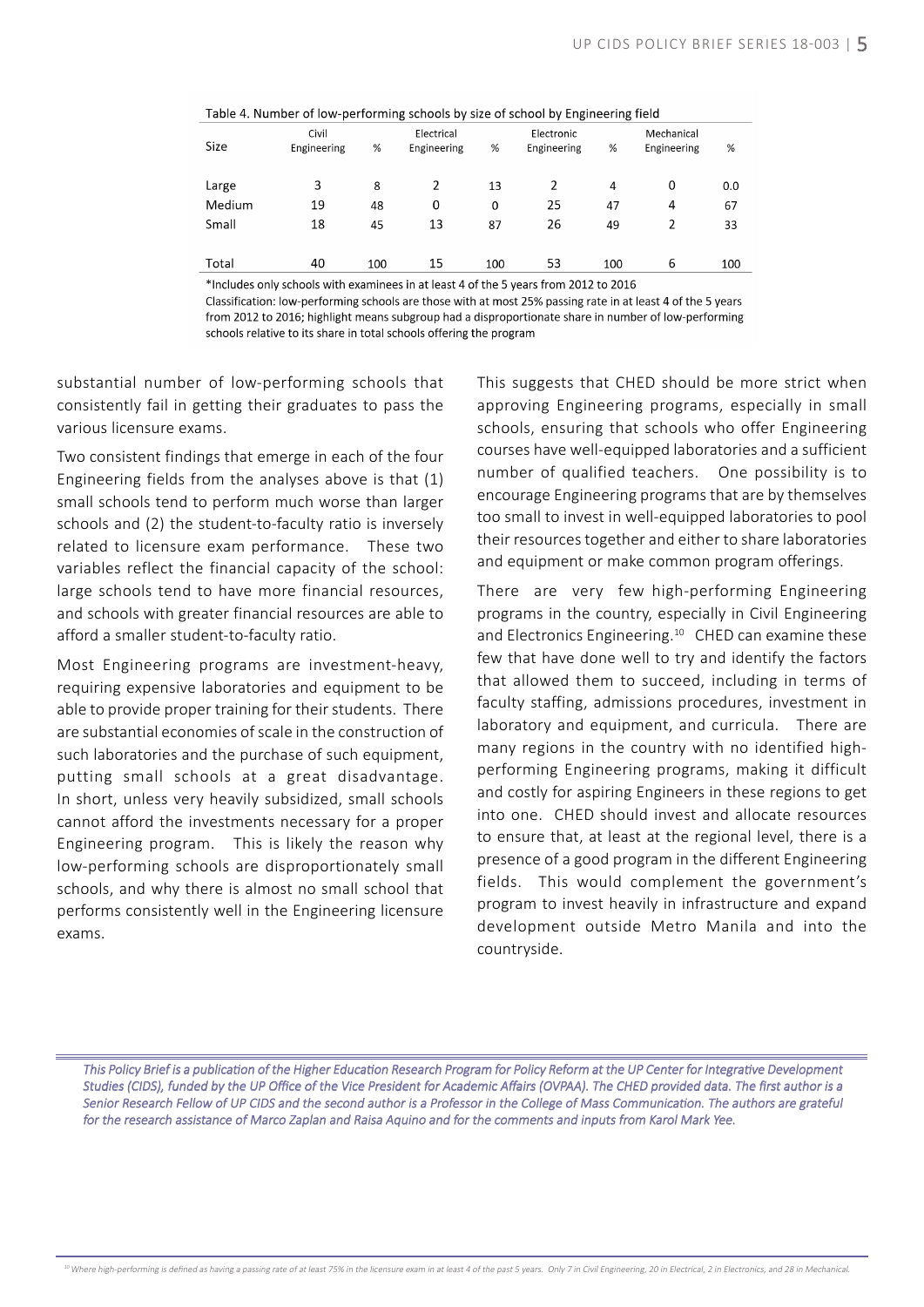# Editorial Responsibilities

**T**he Editor and the Program Editors ensure that the policy briefs contain research findings on issues that are aligned with the core agenda of the programs under UP CIDS.

The responsibility of the Editor and the Program Editors is towards high standards of scholarship; the generation of new knowledge that can be utilized for the good of the public; and the dissemination of such information.

The Policy Brief Series is released quarterly by the University of the Philippines Center for Integrative and Development Studies.

> **CHIEF EDITOR Teresa S. Encarnacion Tadem, Ph.D.**

## **PROGRAM EDITORS**

## **On Education and Capacity Building**

*Education Research*  Dina S. Ocampo, Ph.D.

*Higher Education Research and Policy Reform* Clarissa C. David, Ph.D.

*Data Science for Public Policy* Fidel R. Nemenzo, Ph.D.

# **On Development**

*Alternative Development* Eduardo C. Tadem, Ph.D. Maureen C. Pagaduan Karl Arvin F. Hapal

*Escaping the Middle Income Trap: Chains for Change* Emmanuel S. de Dios, Ph.D. Annette Balaoing-Pelkmans, Ph.D.

## **On Social Sciences**

*Islamic Studies* Macrina A. Morados Nassef Manabilang Adiong, Ph.D. Jamel R. Cayamodin, Ph.D.

*Social and Political Change* Maria Ela L. Atienza Ph.D. Jorge V. Tigno, Ph.D.

*Strategic Studies* Herman Joseph S. Kraft Aries A. Arugay, Ph.D.

# **Local-Regional Studies**

*Cordillera Studies Center, UP Baguio* Leah Enkiwe-Abayao, Ph.D.

*Center for West Visayan Studies* Jorge S. Ebay

*Central Visayas Studies Center* Belinda F. Espiritu, Ph.D.

For further information, please contact:

**Publications Unit** UP Center for Integrative and Development Studies Lower Ground Floor, Bahay ng Alumni Magsaysay Ave., UP Diliman Quezon City 1101 Philippines Tel. No. 981-8500 loc. 4266 and 4268 E-mail: cidspublications@up.edu.ph

The UP CIDS Policy Brief series is available online at http//cids.up.edu.ph/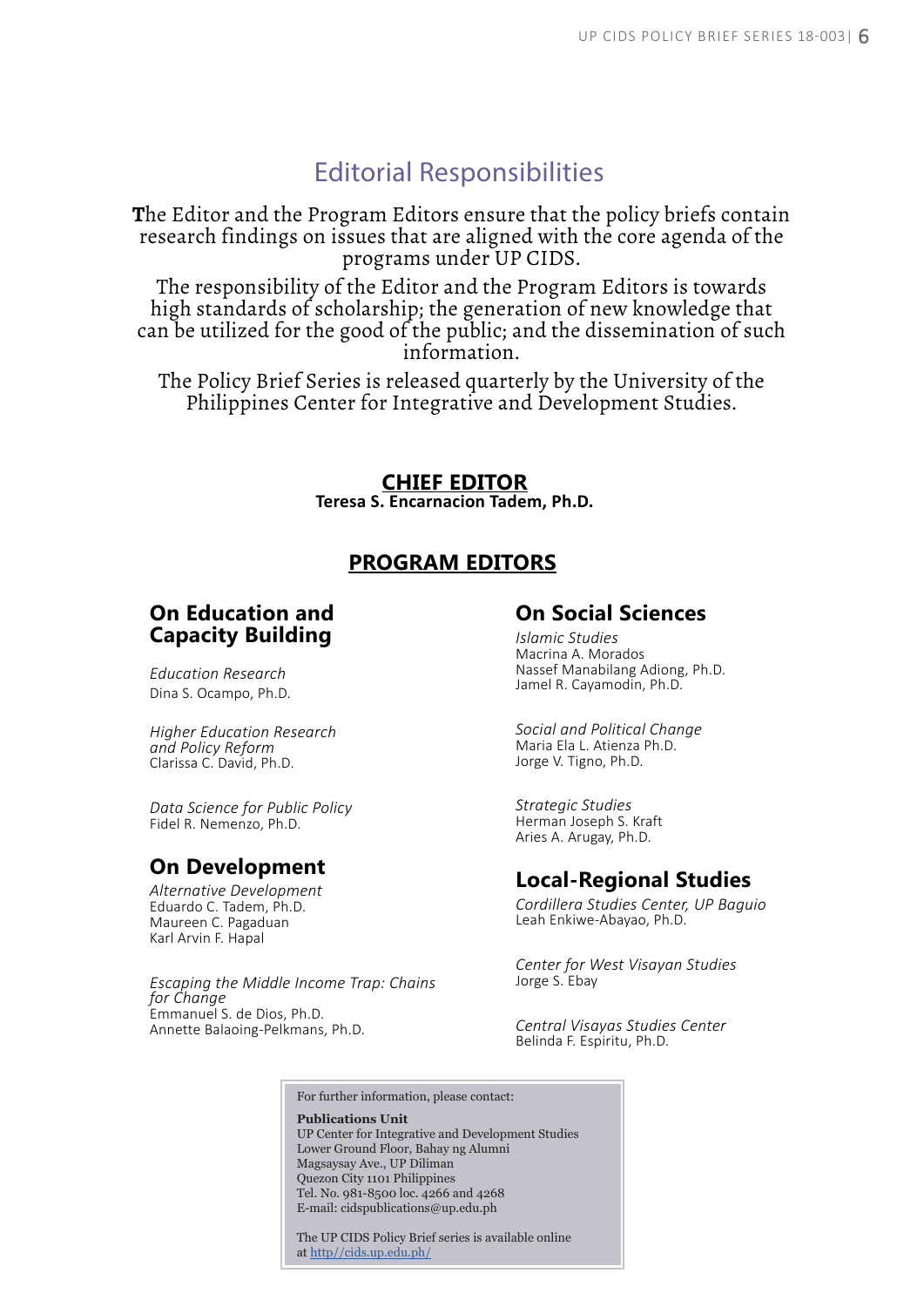

# **University of the Philippines CENTER FOR INTEGRATIVE AND DEVELOPMENT STUDIES (UP CIDS)**

Established in 1985 by UP President Edgardo Angara, the UP Center for Integrative and Development Studies (UP CIDS) is a policy research unit of the University that connects disciplines and scholars across the several units of the UP System. It is mandated to encourage collaborative and rigorous research addressing issues of national significance by supporting scholars and securing funding, enabling them to produce outputs and recommendations for public policy.

Through Executive Order 9 issued on September 24, 1985, then UP President Edgardo J. Angara laid out the framework for the realization of his vision for the University to be able to achieve the following objectives:

- a. Develop, organize, and manage research issues of national significance. Such issues, because of their importance and inherent complexity, require an integrative and collaborative approach and also more sophisticated research methodologies and skills;
- b. Encourage and support research and study on these issues by various units of the University and individual scholars;
- c. Secure funding from public and private persons and agencies; and
- d. Ensure that the research outputs and recommendations of the Center are published and openly disseminated

(Source: Executive Order 9, September 24, 1985).

Pursuant to The UP Charter of 2008 (RA 9500), UP CIDS anchors its endeavors to aid the University in the fulfillment of its role as a research university in various fields of expertise and specialization. Research and/or policy units whose core themes address current national policy and development needs are designed and implemented.

UP CIDS partakes in the University's leadership in public service. This is carried out through the dissemination of research-based knowledge through fora, symposia, and conferences. These research activities will be initiated by the nine (9) programs under UP CIDS.